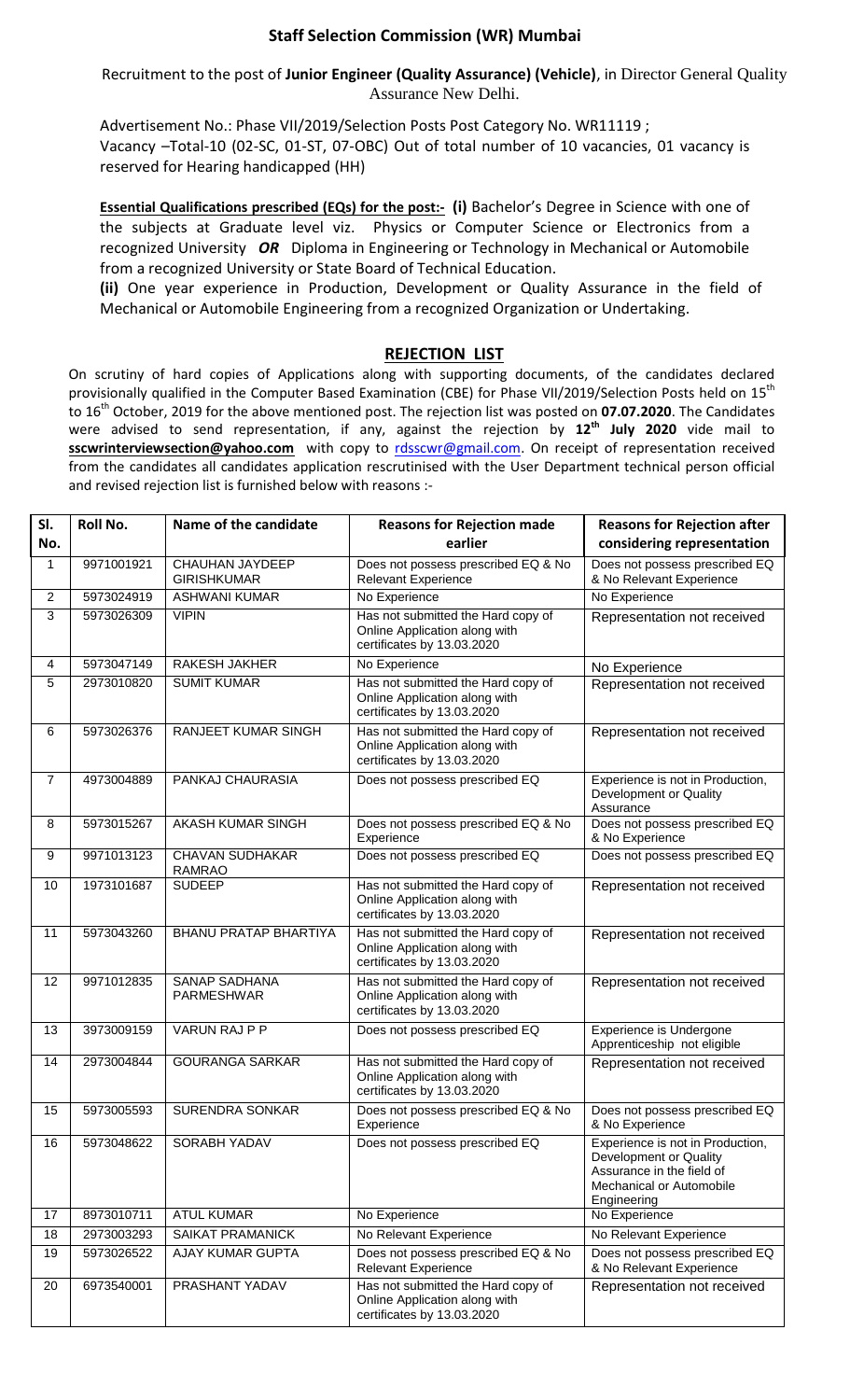| $**$ |  |  |  | ** |
|------|--|--|--|----|
|------|--|--|--|----|

| $\overline{\mathsf{SI}}$ .<br>No. | Roll No.                 | Name of the candidate                                      | Reasons for Rejection made earlier                                                                | <b>Reasons for Rejection after</b><br>considering representation |
|-----------------------------------|--------------------------|------------------------------------------------------------|---------------------------------------------------------------------------------------------------|------------------------------------------------------------------|
| 21                                | 5973038611               | <b>BABLU YADAV</b>                                         | No Experience                                                                                     | No Experience                                                    |
| 22                                | 5973007639               | <b>PRITI GUPTA</b>                                         | Has not submitted the Hard copy of<br>Online Application along with<br>certificates by 13.03.2020 | Representation not received                                      |
| 23                                | 5973026214               | NARENDRA SINGH                                             | Does not possess prescribed EQ & No<br><b>Relevant Experience</b>                                 | Does not possess prescribed EQ<br>& No Relavant Experience       |
| 24                                | 5973024922<br>5973045752 | <b>PRAKASH</b><br>PURSHOTAM MEENA                          | No Relevant Experience                                                                            | No Relevant Experience                                           |
| 25<br>26                          | 5973026217               | <b>VIVEK KUMAR PRAJAPATI</b>                               | Does not possess prescribed EQ<br>No Experience                                                   | Does not possess prescribed EQ<br>No Experience                  |
| 27                                | 9971012519               | SHAHARE ASHUTOSH<br><b>SUDHIRRAO</b>                       | Has not submitted the Hard copy of<br>Online Application along with<br>certificates by 13.03.2020 | Representation not received                                      |
| 28                                | 8973014773               | RAVI PRAKASH                                               | Has not submitted the Hard copy of<br>Online Application along with<br>certificates by 13.03.2020 | Representation not received                                      |
| 29                                | 4973200114               | RANGARI SHUBHAM<br><b>SIDDHARTH</b>                        | Does not possess prescribed EQ                                                                    | Does not possess prescribed EQ                                   |
| 30                                | 5973022736               | <b>RAVI PRAKASH MEENA</b>                                  | Does not possess prescribed EQ & No<br>Experience                                                 | Does not possess prescribed EQ<br>& No Experience                |
| 31                                | 9971002372               | <b>MAKWANA</b><br><b>DHARMESHKUMAR</b><br><b>DILIPBHAI</b> | Does not possess prescribed EQ                                                                    | Does not possess prescribed EQ                                   |
| 32                                | 4973003958               | SHUBHAM RATHORE                                            | Has not submitted the Hard copy of<br>Online Application along with<br>certificates by 13.03.2020 | Representation not received                                      |
| 33                                | 5973031258               | PRAKASH CHOUDHARY                                          | Has not submitted the Hard copy of<br>Online Application along with<br>certificates by 13.03.2020 | Representation not received                                      |
| 34                                | 5973032385               | <b>RAJESH PANWAR</b>                                       | Does not possess prescribed EQ & No<br><b>Relevant Experience</b>                                 | Does not possess prescribed EQ<br>& No Relevant Experience       |
| 35                                | 8973010590               | <b>BODDUPALLI NARESH</b>                                   | No Experience                                                                                     | No Experience                                                    |
| 36                                | 5973026195               | <b>NIKHIL YADAV</b>                                        | Has not submitted the Hard copy of<br>Online Application along with<br>certificates by 13.03.2020 | Representation not received                                      |
| 37                                | 9971008140               | CHANDEWAR POOJA<br><b>DEVIDAS</b>                          | Does not possess prescribed EQ & No<br>Experience                                                 | Does not possess prescribed EQ<br>& No Experience                |
| 38                                | 3973000515               | <b>ANINDYA SUNDAR BISWAS</b>                               | Does not possess prescribed EQ & No<br>Experience                                                 | Does not possess prescribed EQ<br>& No Experience                |
| 39                                | 1973101198               | SUDHAKAR KUMAR                                             | Has not submitted the Hard copy of<br>Online Application along with<br>certificates by 13.03.2020 | Representation not received                                      |
| 40                                | 9971000155               | <b>CHAUHAN MEHULKUMAR</b><br><b>MUKESHBHAI</b>             | No Experience                                                                                     | No Experience                                                    |
| 41                                | 8973002383               | V RAMKUMAR                                                 | Has not submitted the Hard copy of<br>Online Application along with<br>certificates by 13.03.2020 | Representation not received                                      |
| 42                                | 1973103831               | <b>SUMIT KUMAR</b>                                         | No Experience                                                                                     | No Experience                                                    |
| 43                                | 5973041302               | <b>VAISHALI MAHOUR</b>                                     | Does not possess prescribed EQ & No<br><b>Relevant Experience</b>                                 | Does not possess prescribed EQ<br>& No Relevant Experience       |
| 44                                | 5973026528               | <b>NITIN PANCHAL</b>                                       | Does not possess prescribed EQ                                                                    | Does not possess prescribed EQ                                   |
| 45                                | 9971007126               | WAYKOLE ANIKET ARUN                                        | No Experience                                                                                     | No Experience                                                    |
| 46                                | 1973104553               | PAWAN KUMAR                                                | Has not submitted the Hard copy of<br>Online Application along with<br>certificates by 13.03.2020 | Representation not received                                      |
| 47                                | 5973047970               | HARISHANKAR MEENA                                          | Has not submitted the Hard copy of<br>Online Application along with<br>certificates by 13.03.2020 | Representation not received                                      |
| 48                                | 9971004004               | NITIN NAMDEO KAMBLE                                        | Has not submitted the Hard copy of<br>Online Application along with<br>certificates by 13.03.2020 | Representation not received                                      |
| 49                                | 1973102700               | <b>ANKIT KUMAR</b>                                         | Does not possess prescribed EQ                                                                    | No Relevant Experience                                           |
| 50                                | 5973021238               | <b>KULWANT SINGH</b>                                       | No Experience                                                                                     | No Experience                                                    |
| 51                                | 1973100533               | PAWAN KUMAR SHARMA                                         | Has not submitted the Hard copy of<br>Online Application along with<br>certificates by 13.03.2020 | Representation not received                                      |
| 52                                | 8973008886               | <b>UPPU REVANTH RAJ</b>                                    | Does not possess prescribed EQ                                                                    | Does not possess prescribed EQ                                   |
| 53                                | 2973011123               | DILEEP KUMAR KUSHWAHA                                      | Has not submitted the Hard copy of<br>Online Application along with<br>certificates by 13.03.2020 | Representation not received                                      |
| 54                                | 9971004548               | PRIYA DEVEE                                                | Has not submitted the Hard copy of<br>Online Application along with<br>certificates by 13.03.2020 | Representation not received                                      |
| 55                                | 5973040502               | <b>KHEMRAJ VERMA</b>                                       | Has not submitted the Hard copy of<br>Online Application along with<br>certificates by 13.03.2020 | Representation not received                                      |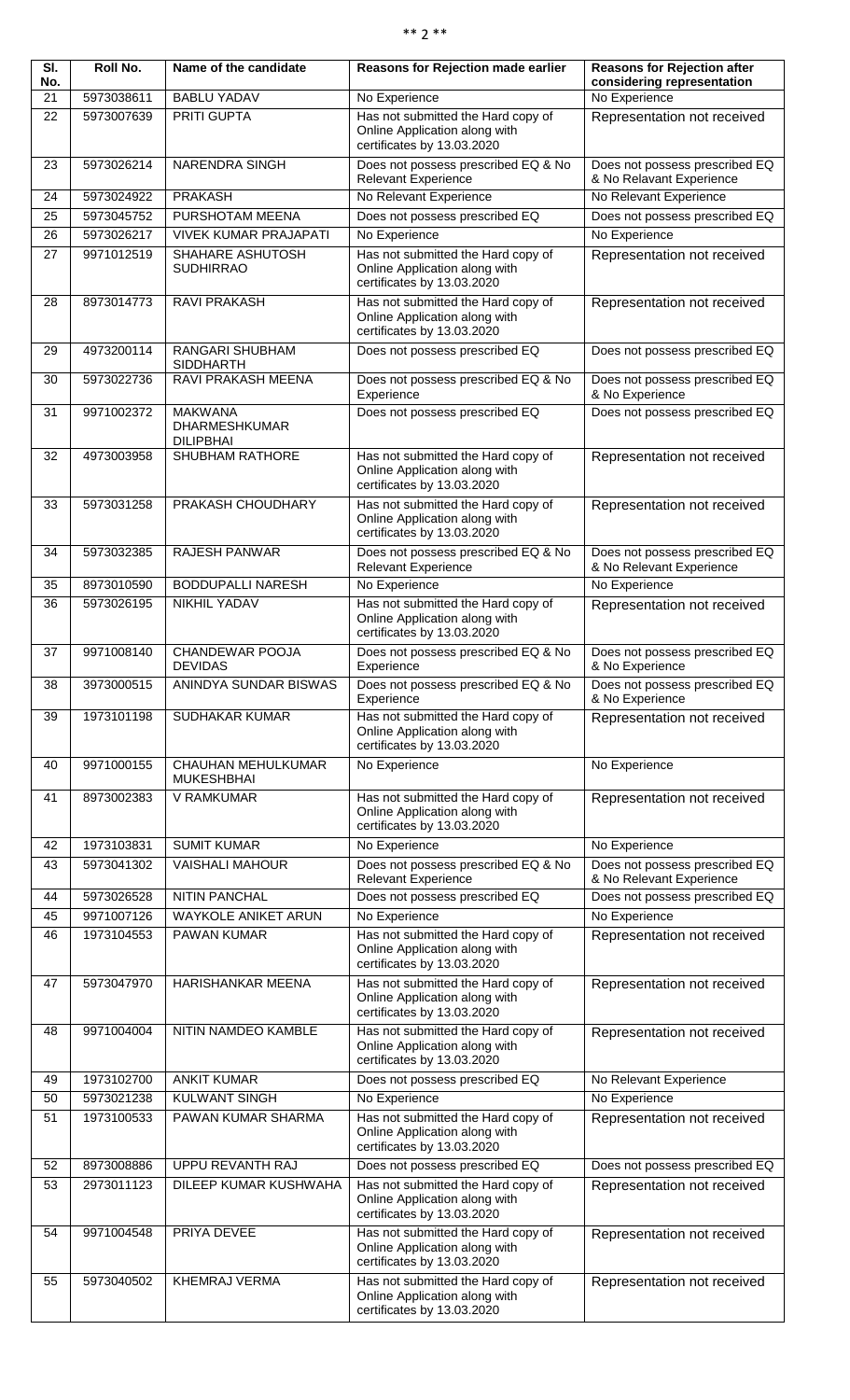| $**$ | $**$ |
|------|------|
|------|------|

| SI.<br>No. | Roll No.   | Name of the candidate               | Reasons for Rejection made earlier                                                                | <b>Reasons for Rejection after</b><br>considering representation       |
|------------|------------|-------------------------------------|---------------------------------------------------------------------------------------------------|------------------------------------------------------------------------|
| 56         | 9971012410 | NARNAWARE NIGRODH<br><b>BALWANT</b> | Does not possess prescribed EQ & No<br>Experience                                                 | Does not possess prescribed EQ &<br>No Experience                      |
| 57         | 5973035545 | <b>AJAY SINGH</b>                   | Has not submitted the Hard copy of<br>Online Application along with<br>certificates by 13.03.2020 | Representation not received                                            |
| 58         | 9971003433 | <b>BHOSALE KULDEEP DILIP</b>        | Has not submitted the Hard copy of<br>Online Application along with<br>certificates by 13.03.2020 | Representation not received                                            |
| 59         | 5973036143 | RAVIKANT SIRNAMSINGH<br>YADAV       | Does not possess prescribed EQ & No<br><b>Relevant Experience</b>                                 | Does not possess prescribed EQ &<br>No Relevant Experience             |
| 60         | 4973000502 | <b>HIMANSHU CHAK</b>                | Does not possess prescribed EQ & No<br><b>Relevant Experience</b>                                 | Does not possess prescribed EQ &<br>No Relevant Experience             |
| 61         | 8973004578 | POOLA RAMALAKSHMI<br><b>KUMAR</b>   | Does not possess prescribed EQ                                                                    | Does not possess prescribed EQ                                         |
| 62         | 8973010693 | ADIRE SRAVAN KUMAR                  | Has not submitted the Hard copy of<br>Online Application along with<br>certificates by 13.03.2020 | Representation not received                                            |
| 63         | 5973034481 | <b>SANJEET KUMAR</b>                | Has not submitted the Hard copy of<br>Online Application along with<br>certificates by 13.03.2020 | Representation not received                                            |
| 64         | 8973015063 | ASHOK KUMAR BEHARA                  | Has not submitted the Hard copy of<br>Online Application along with<br>certificates by 13.03.2020 | Representation not received                                            |
| 65         | 7973401088 | <b>ANKIT</b>                        | Has not submitted the Hard copy of<br>Online Application along with<br>certificates by 13.03.2020 | Representation not received                                            |
| 66         | 8973007587 | YEDLA ABHIRAM                       | Does not possess prescribed EQ & No<br><b>Relevant Experience</b>                                 | Does not possess prescribed EQ &<br>No Relevant Experience             |
| 67         | 1973103271 | <b>BIPIN KUMAR</b>                  | Has not submitted the Hard copy of<br>Online Application along with<br>certificates by 13.03.2020 | Representation not received                                            |
| 68         | 1973600185 | <b>ARVIND KUMAR</b>                 | Does not possess prescribed EQ                                                                    | Does not possess prescribed EQ                                         |
| 69         | 5973030650 | <b>RAVI NEHRA</b>                   | Does not possess prescribed EQ & No                                                               | Does not possess prescribed EQ &                                       |
| 70         | 8973012611 | <b>DARSI NAGA RAJU</b>              | Experience<br>No Experience                                                                       | No Experience<br>No Experience                                         |
| 71         | 1973300813 | <b>SHASHANK VIMAL</b>               | No Experience                                                                                     | No Experience                                                          |
| 72         | 9971001067 | <b>GAUTAM PANCHAL</b>               | Has not submitted the Hard copy of<br>Online Application along with<br>certificates by 13.03.2020 | Representation not received                                            |
| 73         | 8973008457 | YERRA NAGARAJU                      | Does not possess prescribed EQ                                                                    | Does not possess prescribed EQ                                         |
| 74         | 9971013112 | DIMBER RASHMI MUNNA                 | Has not submitted the Hard copy of<br>Online Application along with<br>certificates by 13.03.2020 | Representation not received                                            |
| 75         | 7973100857 | <b>AMIT KUMAR</b>                   | Has not submitted the Hard copy of<br>Online Application along with<br>certificates by 13.03.2020 | Representation not received                                            |
| 76         | 4973000701 | NEERAJ SHARMA                       | Has not submitted the Hard copy of<br>Online Application along with<br>certificates by 13.03.2020 | Representation not received                                            |
| 77         | 5973026226 | <b>RATNESH SINGH</b>                | No Experience                                                                                     | No Experience                                                          |
| 78         | 9971002354 | HARDIK KUMAR TADVI                  | Has not submitted the Hard copy of<br>Online Application along with<br>certificates by 13.03.2020 | Representation not received                                            |
| 79         | 9971007276 | PAWAR SWAPNIL SURESH                | Has not submitted the Hard copy of<br>Online Application along with<br>certificates by 13.03.2020 | Representation not received                                            |
| 80         | 3973010453 | <b>REMITH M</b>                     | Has not submitted the Hard copy of<br>Online Application along with<br>certificates by 13.03.2020 | Representation not received                                            |
| 81         | 9971011524 | <b>CHANDAN SHRIKANT</b><br>GAJANAN  | Has not submitted the Hard copy of<br>Online Application along with<br>certificates by 13.03.2020 | Representation not received                                            |
| 82         | 5973045314 | VARSHA U SINGH                      | Does not possess prescribed EQ & No<br><b>Relevant Experience</b>                                 | Does not possess prescribed EQ &<br>No Relevant Experience             |
| 83         | 5973035687 | <b>VINAY SINGH MEENA</b>            | Has not submitted the Hard copy of<br>Online Application along with<br>certificates by 13.03.2020 | Representation not received                                            |
| 84         | 9971002297 | <b>VISHAL KUMAR</b>                 | No Experience                                                                                     | No Experience                                                          |
| 85         | 9971006024 | PARDESHI SURAJ<br><b>KEDARSING</b>  | Has not submitted the Hard copy of<br>Online Application along with<br>certificates by 13.03.2020 | Representation not received                                            |
| 86         | 2973011616 | <b>STEFFI MALIA</b>                 | No Experience                                                                                     | No Experience                                                          |
| 87         | 2973003358 | ABHISHEK KARMAKAR                   | No Relevant Experience                                                                            | <b>Experience is Technical</b><br>Apprenticeship Training not eligible |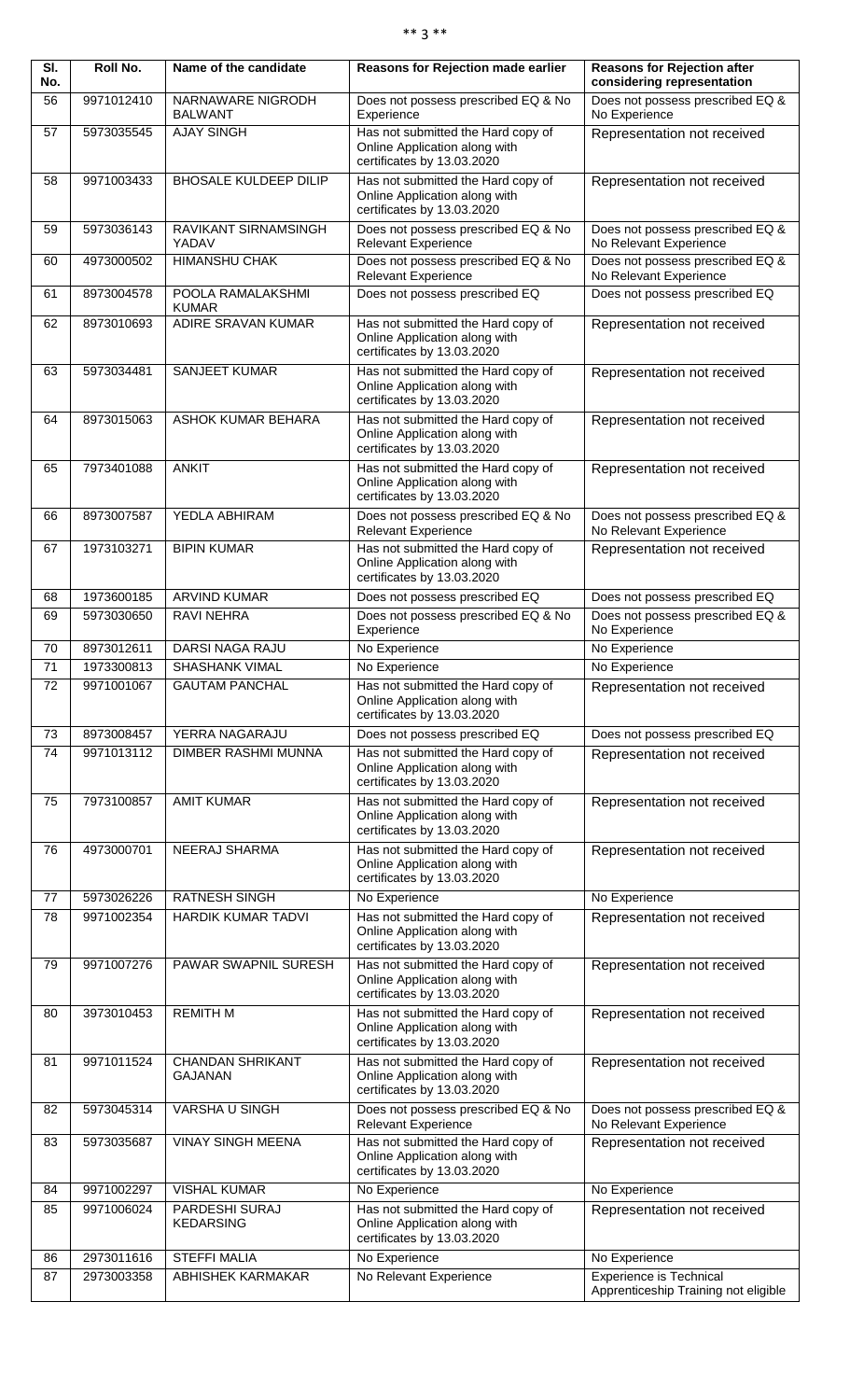|  | ** 4 ** |
|--|---------|
|  |         |

| $\overline{\mathsf{SI}}$ .<br>No. | <b>Roll No.</b>       | Name of the candidate                    | Reasons for Rejection made earlier                                                                | <b>Reasons for Rejection after</b><br>considering representation |
|-----------------------------------|-----------------------|------------------------------------------|---------------------------------------------------------------------------------------------------|------------------------------------------------------------------|
| 88                                | 4973002903            | RAVINDRA SINGH DHAKAD                    | Does not possess prescribed EQ & No<br><b>Related Experience</b>                                  | Does not possess prescribed EQ<br>& No Related Experience        |
| 89                                | 2973014303            | PRASAN KUMAR SAHOO                       | Has not submitted the Hard copy of<br>Online Application along with<br>certificates by 13.03.2020 | Representation not received                                      |
| 90                                | 4973004198            | <b>ABHISHEK KUSHWAHA</b>                 | Has not submitted the Hard copy of<br>Online Application along with<br>certificates by 13.03.2020 | Representation not received                                      |
| 91                                | 5973046677            | RAJESH KUMAR MEENA                       | Has not submitted the Hard copy of<br>Online Application along with<br>certificates by 13.03.2020 | Representation not received                                      |
| 92                                | 9971012437            | KAMBLE GOUTAMKUMAR<br><b>SHANKAR</b>     | No Experience                                                                                     | No Experience                                                    |
| 93                                | 9971011545            | AHIRE DHANASHREE<br>PANDHARINATH         | Less Experience                                                                                   | Less Experience                                                  |
| 94                                | 9971005979            | <b>TARADE ASHISH MARUTI</b>              | Has not submitted the Hard copy of<br>Online Application along with<br>certificates by 13.03.2020 | Representation not received                                      |
| 95                                | 9971001520            | VADHER BHAVESHKUMAR<br><b>DHANABHAI</b>  | Has not submitted the Hard copy of<br>Online Application along with<br>certificates by 13.03.2020 | Representation not received                                      |
| 96                                | 1973301053            | <b>SHANTANU KUMAR</b>                    | No Experience                                                                                     | No Experience                                                    |
| 97                                | 9971000673            | VADOLIYA MANISH<br><b>DINESHBHAI</b>     | Does not possess prescribed EQ                                                                    | Does not possess prescribed EQ                                   |
| 98                                | 5973005933            | <b>SHWETA ROHILLA</b>                    | Has not submitted the Hard copy of<br>Online Application along with<br>certificates by 13.03.2020 | Representation not received                                      |
| 99                                | 9971007083            | <b>BORSE PRAJWAL</b><br><b>POPATRAO</b>  | Has not submitted the Hard copy of<br>Online Application along with<br>certificates by 13.03.2020 | Representation not received                                      |
| 100                               | 3973008613            | <b>THOMAS GEORGE</b>                     | No Experience                                                                                     | No Experience                                                    |
| 101                               | 4973000716            | <b>VINAY KUMAR</b>                       | No Experience                                                                                     | No Experience                                                    |
| 102                               | 9971002726            | <b>SAGAR LAXMAN PAARCHA</b>              | Does not possess prescribed EQ                                                                    | Does not possess prescribed EQ                                   |
| 103                               | 9971001729            | TEJAS DEVJIBHAI PARMAR                   | Has not submitted the Hard copy of<br>Online Application along with<br>certificates by 13.03.2020 | Representation not received                                      |
| 104                               | 1973301785 AJAY SINGH |                                          | No Experience                                                                                     | No Experience                                                    |
| 105                               | 8973003170            | NAVEEN KUMAR JEE G                       | Has not submitted the Hard copy of<br>Online Application along with<br>certificates by 13.03.2020 | Representation not received                                      |
| 106                               | 9971005834            | <b>RISHAV KUMAR</b>                      | Has not submitted the Hard copy of<br>Online Application along with<br>certificates by 13.03.2020 | Representation not received                                      |
| 107                               | 9971005045            | <b>SHIRKE GANESH</b><br><b>JAGANNATH</b> | Has not submitted the Hard copy of<br>Online Application along with<br>certificates by 13.03.2020 | Representation not received                                      |
| 108                               | 9971002752            | PAARCHA VISHAL LAXMAN                    | Has not submitted the Hard copy of<br>Online Application along with<br>certificates by 13.03.2020 | Representation not received                                      |
| 109                               | 5973022953            | NEERAJ DHIMAN                            | Has not submitted the Hard copy of<br>Online Application along with<br>certificates by 13.03.2020 | Representation not received                                      |
| 110                               | 1973300913            | RAHUL YADAV                              | No Experience                                                                                     | No Experience                                                    |
| 111                               | 5973017594            | <b>NISHANT SINGH</b>                     | No Experience                                                                                     | No Experience                                                    |
| 112                               | 9971011066            | RANAWARE NIKHIL ARVIND                   | Has not submitted the Hard copy of<br>Online Application along with<br>certificates by 13.03.2020 | Representation not received                                      |
| 113                               | 8973004235            | MALLELA RAMESH BABU                      | Does not possess prescribed EQ & No<br>Experience                                                 | Does not possess prescribed EQ<br>& No Experience                |
| 114                               | 2973005335            | AROYA BAGCHI                             | No Experience                                                                                     | No Experience                                                    |
| 115                               | 9971003587            | <b>HARKESH MEENA</b>                     | Has not submitted the Hard copy of<br>Online Application along with<br>certificates by 13.03.2020 | Representation not received                                      |
| 116                               | 4973300105            | VIRENDRA KUMAR DHRUW                     | Has not submitted the Hard copy of<br>Online Application along with<br>certificates by 13.03.2020 | Representation not received                                      |
| 117                               | 8973007434            | JATOTHU SURESH KUMAR                     | Has not submitted the Hard copy of<br>Online Application along with<br>certificates by 13.03.2020 | Representation not received                                      |
| 118                               | 5973048251            | SANTOSH KUMAR MEENA                      | Has not submitted the Hard copy of<br>Online Application along with<br>certificates by 13.03.2020 | Representation not received                                      |
| 119                               | 9971001710            | ASHISH KUMAR MEENA                       | No Experience                                                                                     | No Experience                                                    |
| 120                               | 2973002636            | <b>MITHILESH KUMAR</b>                   | Has not submitted the Hard copy of                                                                | Representation not received                                      |
|                                   |                       |                                          | Online Application along with<br>certificates by 13.03.2020                                       |                                                                  |